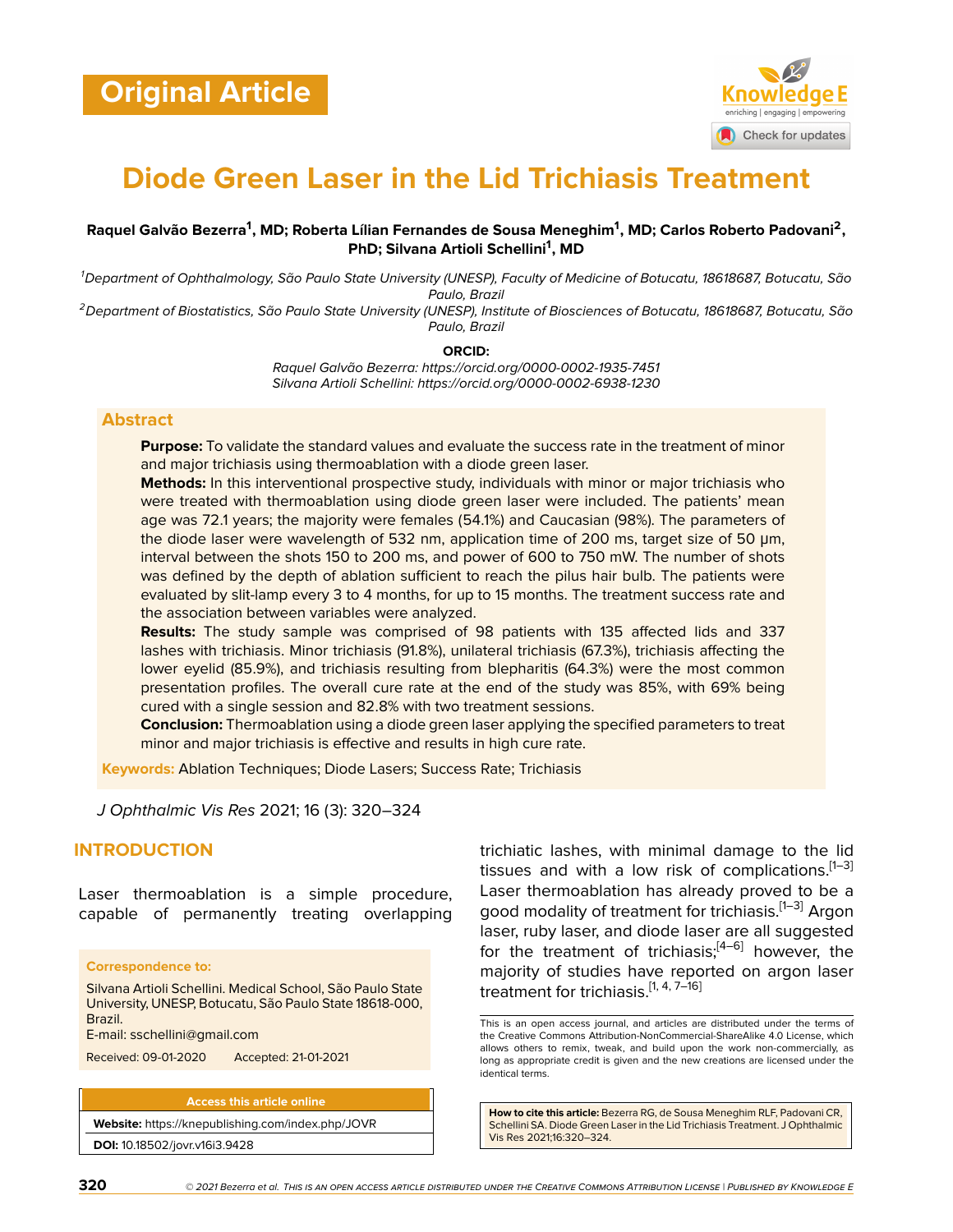Although the diode laser is less popular, three previous studies report good results.<sup>[[6](#page-4-3), [17,](#page-4-6) [18](#page-4-7)]</sup> However, standard laser treatment parameters have not been established and success rates vary, which impedes popularity of the procedure. This study aimed to validate the standard values and success rate with the application of diode green laser for the treatment of minor and major trichiasis in order to reinforce the good results with this technique.

# **METHODS**

The Ethics Research Committee of the Faculty of Medicine of Botucatu (FMB), São Paulo, Brazil approved this study. All patients signed a consent form prior to treatment. This longitudinal, prospective, interventional study enrolled patients from July 2016 to April 2017 with minor (less than five lashes touching the ocular surface) or major (five or more lashes touching the ocular surface) trichiasis, who underwent thermoablation of the lashes using a diode green laser at Clinical Hospital of FMB, Brazil.

Individuals were excluded from the study if they had more than 10 trichiatic lashes, had distichiasis, an inability to position themselves in the slit-lamp to receive treatment, less than six months follow-up, and those who refused to participate in the study.

Prior to laser delivery, a combination of proxymetacaine hydrochloride 5mg/ml (Anestalcon®, Novartis Biociências, São Paulo, SP) and lidocaine ointment 25mg/g + prilocaine 25mg/g (Medicaína® 5%, Cristália, Itapira, SP) were applied to the region of treatment. The patient was positioned to receive the laser through a slit-lamp adapted to a diode laser with green light emission (Visulas 532s Green Laser System; Zeiss, Jena, Germany), with fixation of the chin and forehead, eye aligned to the center of the equipment, palpebral margin everted with cotton tip to better expose the lashes to be treated and oriented to look in the direction opposite to the region planned for laser application.

The diode green laser parameters were standardized and defined from a previous study of the argon laser,<sup>[[16](#page-4-5)]</sup> with modifications based on empirical observations as follows: application time of 200 ms, target of 50 μm, range of 150 to 200 ms, power of 600 to 750 mW.

The laser light beam was applied by around 10 different doctors who received training in the

procedures before starting the study. Lashes were treated one by one and no more than 10 lashes were destroyed in each session. The laser beam was focused parallel to the base of the abnormal hair follicle to be treated. The initial application vaporized the lash and applications were done until a crater was created in the lid margin. The number of shots was defined by the depth of the crater sufficient to reach the hair bulb, considering ablation of 2.5 mm for lashes in the upper eyelid and 1.5 mm for those located in the lower lid. The depth of 2.5 mm was considered based on the bevel length of an insulin needle.<sup>[\[16\]](#page-4-5)</sup> After application, the treated area received neomycin sulfate, polymyxin B sulfate, and dexamethasone ointment (Maxitrol®, Alcon, São Paulo, SP) twice daily for seven days.

The patients were re-evaluated by a slit-lamp three to four months after the laser session. In case of relapse or recurrence, new applications were performed using the same parameters, with reassessments following the same periodicity until the end of the study.

The established criterion for successful treatment was the absence of trichiatic cilia in at least two consecutive evaluations. The success rate of the treatment was calculated from the number of laser sessions the patient received to obtain the cure. The association of success to other variables was analyzed.

Ophthalmologic and lid examination data were collected in an Excel spreadsheet (Microsoft Corp., Redmond, WA, USA). Data were collected on the location of the misdirected lashes, etiology of trichiasis and number of treated lashes, mean number of shots needed for ablation of the trichiatic lashes, and the outcomes (recurrence/relapse, or cure).

Data were analyzed with the Goodman homogeneity test, involving contrasts between multinomial populations, considering *P* < 0.05 and the Mann–Whitney test and Kruskal Wallis test complemented with Dunn's multiple comparisons for non-parametric variables, given the possibility of nonadherence of the variable to the normal distribution of probabilities.

# **RESULTS**

The study comprised of 98 patients (130 eyes, 135 affected lids and 337 lashes with trichiasis). Sixtysix (67.3%) patients had unilateral involvement, the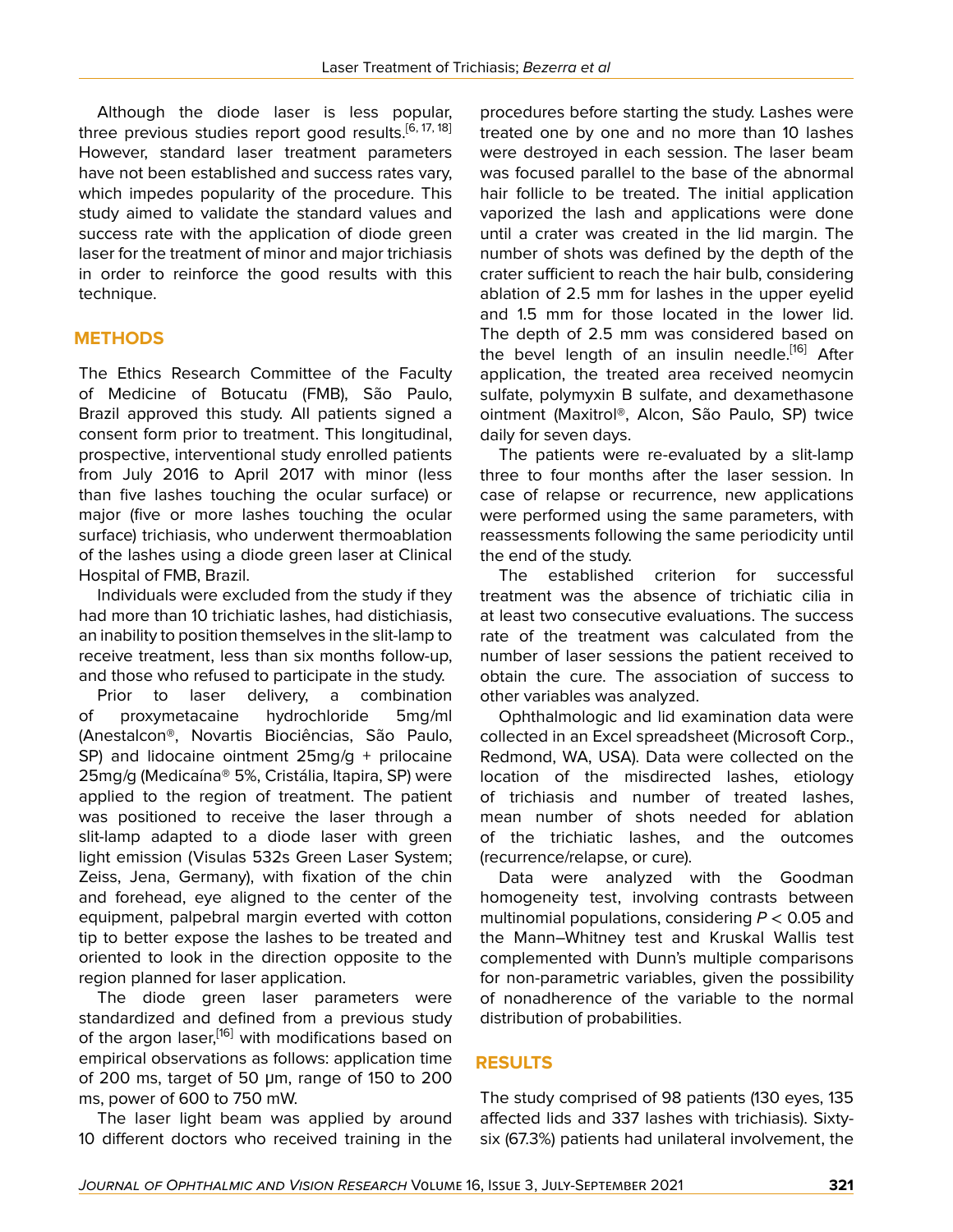right side was affected in seventy-one (54.6%), and the lower lid was affected in one-hundred-sixteen (85.9%) patients. The treatment was applied to treat minor trichiasis in 124 (91.8%) lids and major trichiasis in 11 (8.2%) lids.

The mean age of the individuals was 72.1  $\pm$ 12.3 years; the majority were female (53/54.1%) and Caucasian (96/98%). The most commonly associated etiology was blepharitis (63/64.3%), idiopathic trichiasis (15/15.3%) followed by the association of blepharitis with ectropion (9/9.2%) or other causes [Table 1].

There was no statistical significance comparing the variables age, sex, race, etiology, or systemic diagnosis with the presence or quantity of the number of lashes with trichiatic cilia  $(P > 0.05)$ .

The average diode green laser shots needed to crater reach the depth of 2.5 mm in the upper eyelid or 1.5 mm in the lower was 60.7/cilia. The number of shots was statistically proportional to the number of misdirected lashes (*P* < 0.001), however, there was no significance compared to the number of shots with the sessions. Follow-up time ranged from 6 to 15 months, with participants having a minimum of one and a maximum of four sessions.

Eighty-seven patients completed follow-up and eleven (11.2%) patients did not. Hence, 87 patients comprised the study sample available for analysis. Success was observed in 74 (85%), with 60 (69%) cases achieving success in a single session, 12 (13.8%) with two sessions, 1 (1.1%) with three or four sessions. Treatment was unsuccessful in 13 (15%) patients who had relapses or recurrence at the last follow-up [Table 2]. There was a reduction from 3.0 to 0.9 trichiatic lashes per patient and from 2.5 to 0.7 eyelid lashes ( $P < 0.001$ ) with only one treatment session.

There was no statistical significance  $(P > 0.05)$ for the comparison of successful treatment to the number of misdirected lashes. According to the etiology of trichiasis, the cure rate in the idiopathic etiology was higher (91.7%) than the others, while chronic inflammation of the lid margin was the cause with a lower cure rate (80.7%) (*P* < 0.05).

# **DISCUSSION**

Although laser thermoablation is considered the effective treatment for trichiasis, there is still no standardized application pattern. Hence, we performed this study using the diode green laser (532 nm), time of application of 200 ms, target of 50 μm, interval of 150 to 200 ms, power of 600 to 750 mW, resulting in an 85% success rate. Elderly individuals with a mean age of 72.1 years, females, and Caucasian comprised the majority of our sample, similar to previous studies.<sup>[\[5,](#page-4-8) [13](#page-4-9)]</sup> Although males and fair skin were the most affected, those parameters were not relevant to success.<sup>[\[6\]](#page-4-3)</sup>

The vast majority of our cases had minor trichiasis like other studies, $[8, 10, 13]$  $[8, 10, 13]$  $[8, 10, 13]$  $[8, 10, 13]$  $[8, 10, 13]$  $[8, 10, 13]$  with unilateral involvement in 67.3% of the patients and 85.9% of our patients had the lower eyelid affected, presumably because of greater exposure of the lower lid.[\[4–](#page-4-2)[6,](#page-4-3) [10,](#page-4-11) [16\]](#page-4-5)

Chronic blepharitis, scarring of the palpebral margin, and idiopathic etiology had the greatest association to trichiasis. Although trachoma is considered the main cause of trichiasis<sup>[\[4,](#page-4-2)[17\]](#page-4-6)</sup> and bilateral and the upper eyelid pathology occur in patients with trichiasis associated to trachoma,<sup>[[6](#page-4-3), [19](#page-4-12)]</sup> it was detected in only 4.1% of our study group.

We included 98 patients treated with diode green laser with a follow-up period ranging from 6 to 18 months. These patients required between one to four treatment sessions for a successful outcome. However, 11.2% of the patients were non-compliant with the follow-up schedule. The majority of the sample was composed of elderly patients with limiting comorbidities, which may be a barrier to the adherence. Additionally, reduced patient compliance can occur due to pain or discomfort during application of the laser, despite instillation of topical anesthesia. Minimal or absent discomfort has been reported without anesthesia,<sup>[[10](#page-4-11)]</sup> with topical anesthesia,<sup>[\[9,](#page-4-13) [16,](#page-4-5) [20\]](#page-4-14)</sup> with injectable anesthesia, $^{[13, 15]}$  $^{[13, 15]}$  $^{[13, 15]}$  $^{[13, 15]}$  $^{[13, 15]}$  or with a combination of both.<sup>[\[4,](#page-4-2) [8\]](#page-4-10)</sup> If patients are given the choice, they would prefer the injectable anesthesia.<sup>[[4](#page-4-2)]</sup>

Different types of laser equipment and parameters can result in a variable rate of success for the treatment of trichiasis. Additionally, according to the manufacturer, the devices require calibration of the energy measurement at least yearly or earlier for optimal performance.<sup>[[21\]](#page-4-16)</sup>

Different parameters may lead to decreased laser light absorption by the melanin of the lash,  $[22]$  $[22]$ which may explain diverse results. Only three other studies have been performed using the diode laser for treatment of trichiasis. One study used the same wavelength laser as the present study (532 nm) but with a higher power (up to 1,000 mW) and reported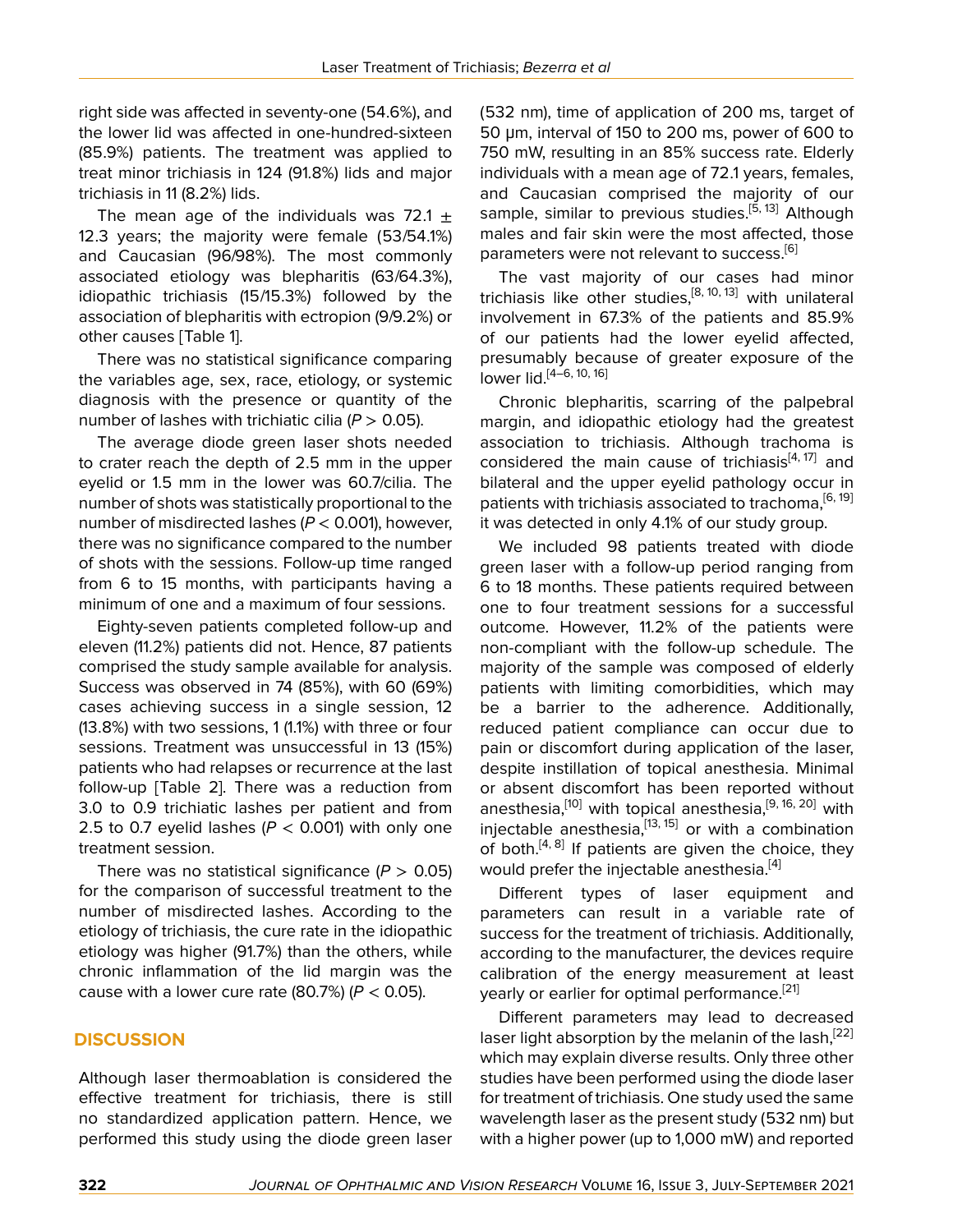| <b>Table 1.</b> Etiology of trichiasis in patients treated with diode green laser |  |  |
|-----------------------------------------------------------------------------------|--|--|
|-----------------------------------------------------------------------------------|--|--|

| <b>Etiology</b>                | <b>Total</b> |
|--------------------------------|--------------|
| <b>Blepharitis</b>             | 63 (64.3%)   |
| Idiopathic                     | 15 (15.3%)   |
| <b>Blepharitis + Ectropion</b> | 9(9.2%)      |
| Ectropion                      | 4(4.1%)      |
| Trachoma                       | 4(4.1%)      |
| Blepharitis + Entropion*       | $2(2.0\%)$   |
| Entropion                      | $1(1.0\%)$   |

<sup>∗</sup>Some of these entropion may have elapsed from cicatricial trachoma

a lower success rate than ours (67.9% with two sessions).<sup>[\[17](#page-4-6)]</sup>

The diode green laser was used in previous studies with a longer wavelength of 806<sup>[[18\]](#page-4-7)</sup> or 810 nm.<sup>[[16](#page-4-5)]</sup> However, the sample from one of the studies was small (22 patients) and thermoablation was used for patients with trachomatous trichiasis, with lower success rates,<sup>[[17](#page-4-6)]</sup> probably due to the chronic character of lid inflammation.<sup>[[15\]](#page-4-15)</sup> Additionally, much lower energy of 20 J/cm<sup>2</sup> was used<sup>[[18\]](#page-4-7)</sup> compared to our study since we used energies ranging from 600 to 750 mW, equivalent to 48 to 60 J/cm<sup>2</sup>.

Treatment success was achieved in 69% of our cases with only one laser green diode application and the rate increased to 82.8% with two laser sessions, concurring with previous literature.<sup>[[6](#page-4-3)]</sup> With subsequent sessions, the success rate did not increase significantly.

The success rates using argon laser to treat trichiasis was similar to ours, reaching 80% with three sessions using 2,000 mW and 0.05 to 0.1 exposure time;<sup>[[9](#page-4-13)]</sup> or 85.2% with three sessions using 500mW and exposure time of 0.3  $s_i^{[8]}$  $s_i^{[8]}$  $s_i^{[8]}$  or 62.6% success with just one session of 1,000 or 1,200 mW and a target of 100 um.<sup>[[15\]](#page-4-15)</sup> Success rates can be improved using four or five argon laser sessions, increasing success rates from 67.9% to 100%[[10\]](#page-4-11) or 37.7% to 98.7%.[[16\]](#page-4-5)

Using ruby laser, complete success in trichiasis treatment occurred in 60% of cases,<sup>[[5](#page-4-8)]</sup> a much lower rate compared to 85% that we obtained with the diode green laser. However, few patients were included and only three shots per lash was applied,<sup>[[5](#page-4-8)]</sup> with a possibility to reduce success because the laser hardly reached the hair bulb.

The number of shots applied during the sessions in our study was directly proportional to the number

of misdirected lashes, having more shots a direct association with the number of lashes altered per  $\mathsf{lid}^{[15]}$  $\mathsf{lid}^{[15]}$  $\mathsf{lid}^{[15]}$ 

Our results point to the good outcomes with diode green laser application enhanced by a reduction of number of trichiatic lashes/patient (3.0 to 0.9 trichiatic lashes per patient) and number of misdirected lashes per session (2.5 to 0.7 lashes/lid with only one session)  $(P < 0.001)$ . A study of 44 patients reported slightly better results using higher energy density (between 57 and 70 J/cm<sup>2</sup>), observing reduction from 3.58 to 0.73 cilia/lid, equivalent to a 78.[6](#page-4-3)% reduction with one session<sup>[6]</sup> but the follow-up period was just three months.

We observed the highest success rate in idiopathic trichiasis (91.7%), similar to previous reports.<sup>[8, 15]</sup> Despite a few trachomatous Despite a few trachomatous trichiasis cases, the success rates may be significantly lower due to the fact that these individuals may present anatomical changes in the eyelid, making it difficult to reach the hair bulb,<sup>[[15](#page-4-15)]</sup> in addition to the chronic and persistent inflammation.

The present study had limitations including nonadherence of 11.2% of the participants and the fact that several ophthalmologists had applied the treatment, even though they were all trained and standardized prior to the study. The criteria for successful treatment and the success rate in our study were based on the relapse/recurrence of the trichiasis during follow-up. Although the definitions of recurrence and relapse differ, it was not possible to differentiate them because there was no photographic documentation in this study.

The strengths of our study were the prospective nature of the study, the high number of participants,